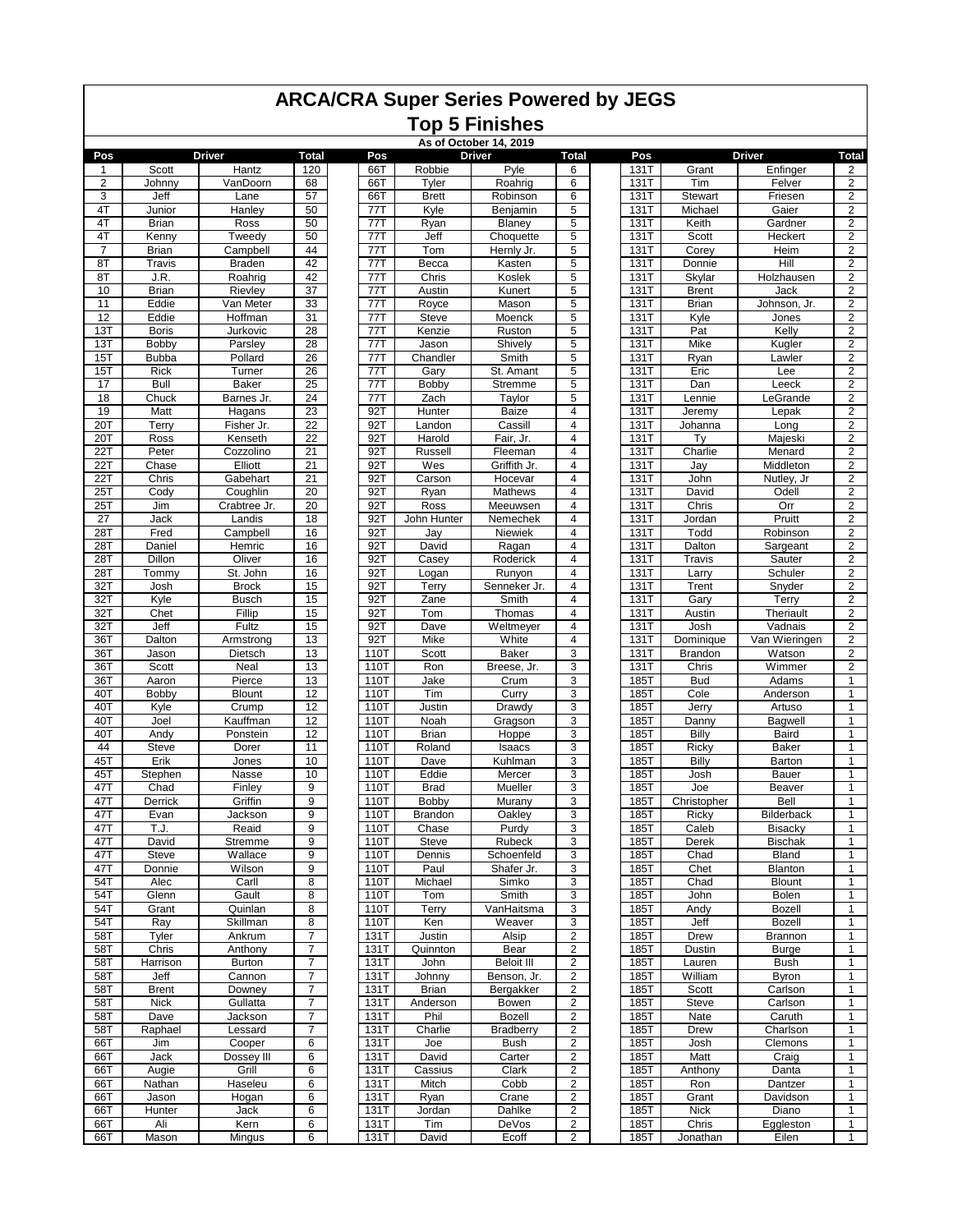## **ARCA/CRA Super Series Powered by JEGS Top 5 Finishes**

|      |              |               |                |      |               | As of October 14, 2019 |                |      |               |             |                |
|------|--------------|---------------|----------------|------|---------------|------------------------|----------------|------|---------------|-------------|----------------|
| Pos  |              | <b>Driver</b> | <b>Total</b>   | Pos  |               | <b>Driver</b>          | <b>Total</b>   | Pos  | <b>Driver</b> |             | <b>Total</b>   |
| 185T | Scotty       | <b>Ellis</b>  |                | 185T | Cayden        | Lapcevich              |                | 185T | Jake          | Ryan        | 1              |
| 185T | Dan          | Fredrickson   | 1              | 185T | Dan           | Lensing                |                | 185T | Shane         | Sawyer      | 1              |
| 185T | Mike         | <b>Fritts</b> |                | 185T | Phil          | Massuch                |                | 185T | Ken           | Schrader    | $\mathbf{1}$   |
| 185T | Jared        | Fryer         |                | 185T | Sean          | <b>Matthuis</b>        |                | 185T | Rodney        | Scott       | 1              |
| 185T | Mike         | Garvey        |                | 185T | Griffin       | McGrath                |                | 185T | Anthony       | Sergi       | 1              |
| 185T | Randv        | Gentry        |                | 185T | William       | Mefford                |                | 185T | Jason         | Setser      | 1              |
| 185T | <b>Biff</b>  | George        | 1              | 185T | <b>Bret</b>   | Miles Jr.              |                | 185T | Tim           | Sibila      | $\mathbf{1}$   |
| 185T | Todd         | Gilliland     |                | 185T | <b>Butch</b>  | Miller                 |                | 185T | Ryan          | Sieg        | 1              |
| 185T | John         | Grega         |                | 185T | Joev          | Miller                 |                | 185T | Jim           | Sikes, Jr.  | 1              |
| 185T | Kyle         | Grissom       |                | 185T | Trev          | Mitchell               |                | 185T | Jordan        | <b>Sims</b> | 1              |
| 185T | Chris        | Hacker        |                | 185T | Andrew        | Morrissey              |                | 185T | Casey         | Smith       | 1              |
| 185T | Matt         | Hall          |                | 185T | Austin        | Nason                  | 1              | 185T | Jack          | Smith       | 1              |
| 185T | Josh         | Hamner        | $\overline{ }$ | 185T | Connor        | Okrzesik               |                | 185T | <b>Brett</b>  | Sontag      | 1              |
| 185T | Scott        | Hansen        |                | 185T | Preston       | Peltier                |                | 185T | Hayden        | Sprague     | 1              |
| 185T | Andy         | Hanson        |                | 185T | Chad          | Pendleton              |                | 185T | Jimmy         | Thiel       | 1              |
| 185T | John         | Heck          | $\overline{ }$ | 185T | Michael       | Pilla                  | $\overline{ }$ | 185T | Matt          | Tifft       | $\overline{ }$ |
| 185T | <b>Brian</b> | Hoar          |                | 185T | Kyle          | Plott                  |                | 185T | Scott         | Tomasik     | 1              |
| 185T | <b>Bob</b>   | Hollev        | $\overline{ }$ | 185T | Michael       | Pope                   | $\overline{ }$ | 185T | Ricky         | Turner      | 1              |
| 185T | Kurt         | Hough         | 1              | 185T | Dennis        | Prunty                 | 1              | 185T | Greg          | Usher       | 1              |
| 185T | Aaron        | Hulings       |                | 185T | Kyle          | Purvis                 |                | 185T | John          | Vallo       | 1              |
| 185T | <b>Brian</b> | Ickler        |                | 185T | Larrv         | Raines                 |                | 185T | Greg          | Van Alst    | $\mathbf{1}$   |
| 185T | Danny        | Jackson       |                | 185T | Tony          | Ridner                 |                | 185T | <b>Bubba</b>  | Wallace     | 1              |
| 185T | Colt         | James         |                | 185T | Hunter        | <b>Robbins</b>         |                | 185T | Kenny         | Wallace     | 1              |
| 185T | Tony         | Johnson       |                | 185T | <b>Blaine</b> | Rocha                  |                | 185T | Jimmy         | Weller      | $\mathbf{1}$   |
| 185T | Travis       | Kittleson     | 1              | 185T | Clay          | Rogers                 | 1              | 185T | Dill          | Whittymore  | $\mathbf{1}$   |
| 185T | Doug         | Klein         | 1              | 185T | David         | Rogers                 | 1              | 185T | Joe           | Williamson  | 1              |
| 185T | Austin       | Kochenash     | $\mathbf{1}$   | 185T | Scott         | Ross                   | 1              | 185T | John          | Wood        | 1              |
| 185T | Matt         | Kocourek      |                | 185T | Mike          | Rowe                   |                | 185T | Dalton        | Zehr        | 1              |
| 185T | Frank        | Kreyer        | $\overline{ }$ | 185T | Korey         | Ruble                  | $\overline{ }$ | 185T | Larry         | Zent        | $\mathbf{1}$   |
| 185T | Dave         | Lake          | 1              |      |               |                        |                |      |               |             |                |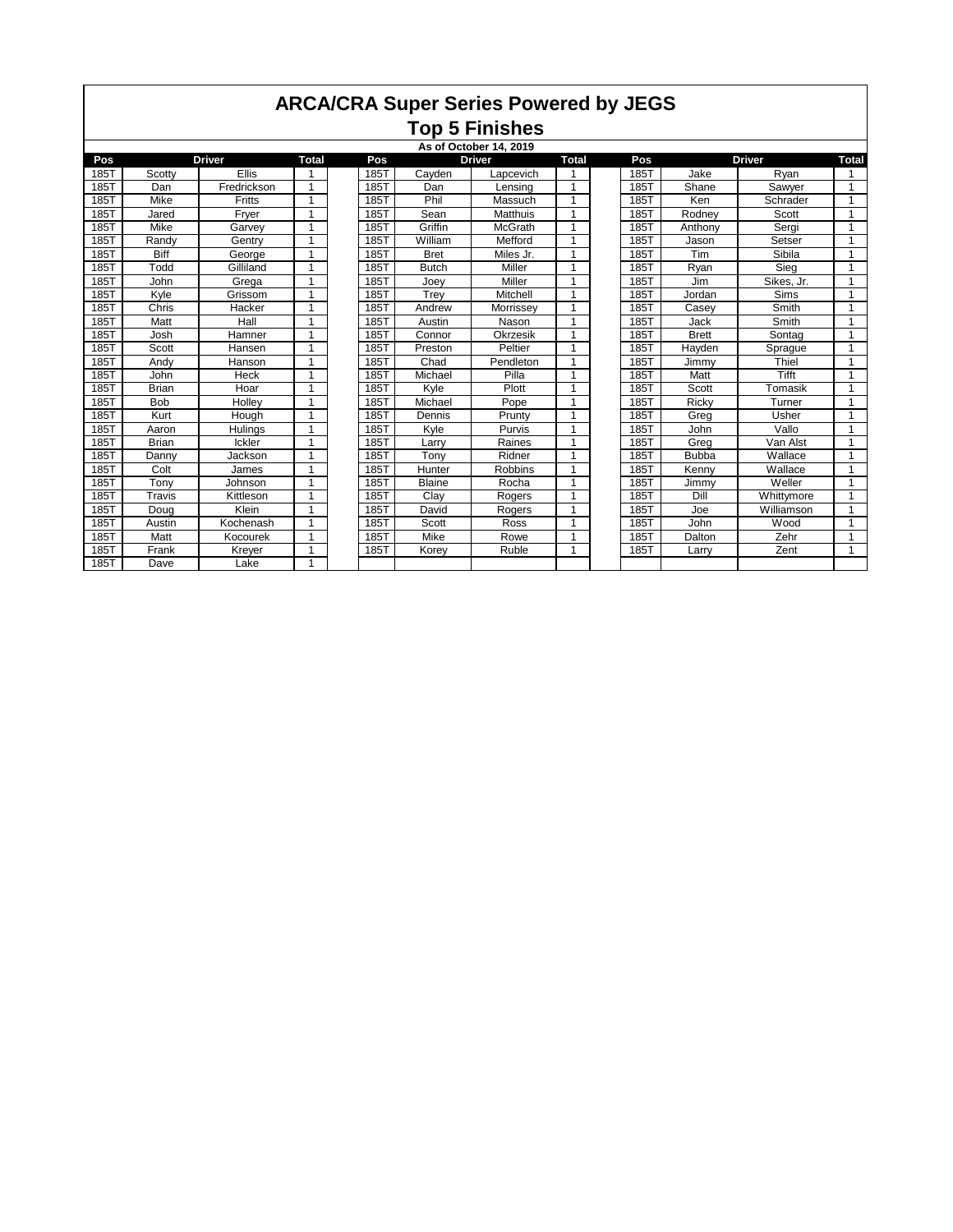# **ARCA/CRA Super Series Powered by JEGS**

#### **Top 5 Finishes As of October 14, 2019**

|              | In Alphabetical Order |                       |                                  |              |               |                  |                         |             |                |                 |                                  |  |
|--------------|-----------------------|-----------------------|----------------------------------|--------------|---------------|------------------|-------------------------|-------------|----------------|-----------------|----------------------------------|--|
| Pos          |                       | <b>Driver</b>         | <b>Total</b>                     | Pos          |               | <b>Driver</b>    | <b>Total</b>            | Pos         |                | <b>Driver</b>   | <b>Total</b>                     |  |
| 185T         | <b>Bud</b>            | Adams                 | $\mathbf{1}$                     | 185T         | Ron           | Dantzer          | $\mathbf{1}$            | 185T        | Colt           | James           | $\mathbf{1}$                     |  |
| 131T         | Justin                | Alsip                 | $\overline{2}$                   | 185T         | Grant         | Davidson         | $\mathbf{1}$            | 185T        | Tony           | Johnson         | $\mathbf{1}$                     |  |
| 185T         | Cole                  | Anderson              | 1                                | 131T         | Tim           | DeVos            | $\overline{\mathbf{c}}$ | 131T        | <b>Brian</b>   | Johnson, Jr.    | $\overline{\mathbf{c}}$          |  |
| 58T          | Tyler                 | Ankrum                | $\overline{7}$                   | 185T         | <b>Nick</b>   | Diano            | $\mathbf{1}$            | 45T         | Erik           | Jones           | 10                               |  |
| 58T          | Chris                 | Anthony               | $\overline{7}$                   | 36T          | Jason         | Dietsch          | 13                      | 131T        | Kyle           | Jones           | $\overline{2}$                   |  |
| 36T          | Dalton                | Armstrong             | 13                               | 44           | Steve         | Dorer            | 11                      | 13T         | <b>Boris</b>   | Jurkovic        | 28                               |  |
| 185T         | Jerry                 | Artuso                | 1                                | 66T          | Jack          | Dossey III       | 6                       | 77T         | Becca          | Kasten          | 5                                |  |
| 185T         | Danny                 | Bagwell               | $\mathbf{1}$                     | 58T          | <b>Brent</b>  | Downey           | $\overline{7}$          | 40T         | Joel           | Kauffman        | 12                               |  |
| 185T         | Billy                 | Baird                 | $\mathbf{1}$                     | 110T         | Justin        | Drawdy           | 3                       | 131T        | Pat            | Kelly           | $\overline{\mathbf{c}}$          |  |
| 92T          | Hunter                | <b>Baize</b>          | $\overline{4}$                   | 131T         | David         | Ecoff            | $\overline{2}$          | 20T         | Ross           | Kenseth         | $\overline{22}$                  |  |
| 17           | <b>Bull</b>           | Baker                 | 25                               | 185T         | Chris         | Eggleston        | 1                       | 66T         | Ali            | Kern            | 6                                |  |
| 185T         | Ricky                 | Baker                 | $\mathbf{1}$                     | 185T         | Jonathan      | Eilen            | 1                       | 185T        | Travis         | Kittleson       | 1                                |  |
| <b>110T</b>  | Scott                 | Baker                 | 3                                | 22T          | Chase         | Elliott          | $\overline{21}$         | <b>185T</b> | Doug           | Klein           | $\mathbf{1}$                     |  |
| 18           | Chuck                 | Barnes Jr.            | 24<br>1                          | 185T         | Scotty        | <b>Ellis</b>     | 1                       | 185T        | Austin         | Kochenash       | 1                                |  |
| <b>185T</b>  | Billy                 | Barton                | $\mathbf{1}$                     | 131T         | Grant         | Enfinger         | 2                       | 185T        | Matt           | Kocourek        | 1                                |  |
| 185T         | Josh                  | Bauer                 |                                  | 92T          | Harold        | Fair, Jr.        | 4                       | 77T<br>185T | Chris          | Koslek          | 5                                |  |
| 131T         | Quinnton              | Bear                  | $\overline{2}$<br>$\mathbf{1}$   | 131T         | Tim           | Felver<br>Fillip | $\overline{2}$<br>15    |             | Frank          | Kreyer          | $\mathbf{1}$<br>$\overline{2}$   |  |
| 185T         | Joe                   | Beaver                |                                  | 32T          | Chet          |                  |                         | <b>131T</b> | Mike           | Kugler          |                                  |  |
| 185T         | Christopher           | Bell                  | $\mathbf{1}$                     | 47T          | Chad          | Finley           | 9                       | 110T        | Dave           | Kuhlman         | 3                                |  |
| 131T         | John                  | <b>Beloit III</b>     | $\overline{2}$                   | 20T          | Terry         | Fisher Jr.       | $\overline{22}$         | 77T         | Austin         | Kunert          | 5                                |  |
| 77T          | Kyle                  | Benjamin              | 5                                | 92T          | Russell       | Fleeman          | 4                       | 185T        | Dave           | Lake            | 1                                |  |
| <b>131T</b>  | Johnny                | Benson, Jr.           | $\overline{2}$<br>$\overline{2}$ | 185T         | Dan           | Fredrickson      | 1                       | 27          | Jack           | Landis          | 18<br>57                         |  |
| 131T<br>185T | <b>Brian</b>          | Bergakker             | $\mathbf{1}$                     | 131T         | Stewart       | Friesen          | 2<br>$\mathbf{1}$       | 3<br>185T   | Jeff           | Lane            | 1                                |  |
| 185T         | Ricky<br>Caleb        | Bilderback<br>Bisacky | $\mathbf{1}$                     | 185T<br>185T | Mike<br>Jared | Fritts           | $\mathbf{1}$            | 131T        | Cayden         | Lapcevich       | $\overline{2}$                   |  |
|              | Derek                 | <b>Bischak</b>        | $\mathbf{1}$                     |              | Jeff          | Fryer<br>Fultz   | 15                      | 131T        | Ryan           | Lawler          |                                  |  |
| 185T<br>185T | Chad                  | <b>Bland</b>          | $\mathbf{1}$                     | 32T<br>22T   | Chris         | Gabehart         | 21                      | 131T        | Eric<br>Dan    | Lee<br>Leeck    | $\overline{2}$<br>$\overline{2}$ |  |
| 77T          | Ryan                  | Blaney                | 5                                | 131T         | Michael       | Gaier            | $\overline{\mathbf{c}}$ | 131T        | Lennie         | LeGrande        | $\overline{c}$                   |  |
| 185T         | Chet                  | Blanton               | $\mathbf{1}$                     | 131T         | Keith         | Gardner          | $\overline{c}$          | 185T        | Dan            | Lensing         | $\mathbf{1}$                     |  |
| 40T          | Bobby                 | <b>Blount</b>         | 12                               | 185T         | Mike          | Garvey           | 1                       | <b>131T</b> | Jeremy         | Lepak           | $\overline{2}$                   |  |
| 185T         | Chad                  | <b>Blount</b>         | $\mathbf{1}$                     | 54T          | Glenn         | Gault            | 8                       | 58T         | Raphael        | Lessard         | $\overline{7}$                   |  |
| 185T         | John                  | Bolen                 | 1                                | 185T         | Randy         | Gentry           | $\mathbf{1}$            | 131T        | Johanna        | Long            | $\overline{2}$                   |  |
| 131T         | Anderson              | Bowen                 | $\overline{2}$                   | 185T         | <b>Biff</b>   | George           | $\mathbf{1}$            | 131T        | Ty             | Majeski         | $\overline{\mathbf{c}}$          |  |
| 185T         | Andy                  | <b>Bozell</b>         | $\mathbf{1}$                     | 185T         | Todd          | Gilliland        | $\mathbf{1}$            | 77T         | Royce          | Mason           | $\overline{5}$                   |  |
| 185T         | Jeff                  | <b>Bozell</b>         | 1                                | 110T         | Noah          | Gragson          | 3                       | 185T        | Phil           | Massuch         | 1                                |  |
| 131T         | Phil                  | <b>Bozell</b>         | $\overline{2}$                   | 185T         | John          | Grega            | $\mathbf{1}$            | 92T         | Ryan           | Mathews         | $\overline{\mathbf{4}}$          |  |
| 131T         | Charlie               | Bradberry             | $\overline{2}$                   | 47T          | Derrick       | Griffin          | 9                       | 185T        | Sean           | Matthuis        | 1                                |  |
| 8T           | Travis                | <b>Braden</b>         | 42                               | 92T          | Wes           | Griffith Jr.     | 4                       | <b>185T</b> | Griffin        | McGrath         | $\mathbf{1}$                     |  |
| 185T         | Drew                  | <b>Brannon</b>        | 1                                | 66T          | Augie         | Grill            | 6                       | 92T         | Ross           | Meeuwsen        | $\overline{4}$                   |  |
| <b>110T</b>  | Ron                   | Breese, Jr.           | 3                                | 185T         | Kyle          | Grissom          | $\mathbf{1}$            | 185T        | William        | Mefford         | $\mathbf{1}$                     |  |
| 32T          | Josh                  | <b>Brock</b>          | 15                               | 58T          | <b>Nick</b>   | Gullatta         | 7                       | 131T        | Charlie        | Menard          | $\overline{2}$                   |  |
| 185T         | Dustin                | <b>Burge</b>          | $\mathbf{1}$                     | 185T         | Chris         | Hacker           | $\mathbf{1}$            | 110T        | Eddie          | Mercer          | 3                                |  |
| 58T          | Harrison              | <b>Burton</b>         | $\overline{7}$                   | 19           | Matt          | Hagans           | 23                      | 131T        | Jay            | Middleton       | $\overline{2}$                   |  |
| 32T          | Kyle                  | <b>Busch</b>          | 15                               | 185T         | Matt          | Hall             | $\mathbf{1}$            | 185T        | <b>Bret</b>    | Miles Jr.       | $\mathbf{1}$                     |  |
| 131T         | Joe                   | <b>Bush</b>           | $\overline{2}$                   | 185T         | Josh          | Hamner           | $\mathbf{1}$            | 185T        | <b>Butch</b>   | Miller          | $\mathbf{1}$                     |  |
| 185T         | Lauren                | <b>Bush</b>           | $\mathbf{1}$                     | 4T           | Junior        | Hanley           | 50                      | 185T        | Joey           | Miller          | 1                                |  |
| 185T         | William               | <b>Byron</b>          | $\mathbf{1}$                     | 185T         | Scott         | Hansen           | $\mathbf{1}$            | 66T         | Mason          | Mingus          | 6                                |  |
| 7            | <b>Brian</b>          | Campbell              | 44                               | 185T         | Andy          | Hanson           | $\mathbf{1}$            | 185T        | Trey           | Mitchell        | 1                                |  |
| 28T          | Fred                  | Campbell              | 16                               |              | Scott         | Hantz            | 120                     | 77T         | Steve          | Moenck          | 5                                |  |
| 58T          | Jeff                  | Cannon                | $\overline{7}$                   | 66T          | Nathan        | Haseleu          | 6                       | 185T        | Andrew         | Morrissey       | $\mathbf{1}$                     |  |
| 54T          | Alec                  | Carll                 | 8                                | 185T         | John          | Heck             | 1                       | 110T        | <b>Brad</b>    | Mueller         | 3                                |  |
| 185T         | Scott                 | Carlson               | $\mathbf{1}$                     | 131T         | Scott         | Heckert          | $\boldsymbol{2}$        | 110T        | Bobby          | Murany          | 3                                |  |
| 185T         | Steve                 | Carlson               | 1                                | 131T         | Corey         | Heim             | $\overline{\mathbf{c}}$ | 185T        | Austin         | Nason           | 1                                |  |
| 131T         | David                 | Carter                | $\overline{c}$                   | 28T          | Daniel        | Hemric           | 16                      | 45T         | Stephen        | Nasse           | 10                               |  |
| 185T         | Nate                  | Caruth                | $\mathbf{1}$                     | 77T          | Tom           | Hernly Jr.       | 5                       | 36T         | Scott          | Neal            | 13                               |  |
| 92T          | Landon                | Cassill               | 4                                | 131T         | Donnie        | Hill             | $\overline{c}$          | 92T         | John Hunter    | Nemechek        | 4                                |  |
| 185T         | Drew                  | Charlson              | 1                                | 185T         | Brian         | Hoar             | $\mathbf{1}$            | 92T         | Jay            | Niewiek         | 4                                |  |
| 77T          | Jeff                  | Choquette             | 5                                | 92T          | Carson        | Hocevar          | 4                       | 131T        | John           | Nutley, Jr      | $\overline{2}$                   |  |
| 131T         | Cassius               | Clark                 | $\overline{2}$                   | 12           | Eddie         | Hoffman          | 31                      | 110T        | <b>Brandon</b> | Oakley          | 3                                |  |
| 185T         | Josh                  | Clemons               | $\mathbf{1}$                     | 66T          | Jason         | Hogan            | 6                       | 131T        | David          | Odell           | $\overline{2}$                   |  |
| 131T         | Mitch                 | Cobb                  | $\overline{2}$                   | 185T         | Bob           | Holley           | $\mathbf{1}$            | 185T        | Connor         | <b>Okrzesik</b> | $\mathbf{1}$                     |  |
| 66T          | Jim                   | Cooper                | 6                                | 131T         | Skylar        | Holzhausen       | 2                       | 28T         | Dillon         | Oliver          | 16                               |  |
| 25T          | Cody                  | Coughlin              | $\overline{20}$                  | 110T         | Brian         | Hoppe            | 3                       | 131T        | Chris          | Orr             | $\overline{2}$                   |  |
| 22T          | Peter                 | Cozzolino             | 21                               | 185T         | Kurt          | Hough            | 1                       | 13T         | Bobby          | Parsley         | 28                               |  |
| 25T          | Jim                   | Crabtree Jr.          | 20                               | 185T         | Aaron         | Hulings          | $\mathbf{1}$            | 185T        | Preston        | Peltier         | 1                                |  |
| 185T         | Matt                  | Craig                 | 1                                | 185T         | <b>Brian</b>  | Ickler           | $\mathbf{1}$            | 185T        | Chad           | Pendleton       | 1                                |  |
| 131T         | Ryan                  | Crane                 | $\overline{2}$                   | 110T         | Roland        | Isaacs           | 3                       | 36T         | Aaron          | Pierce          | 13                               |  |
| 110T         | Jake                  | Crum                  | 3                                | 131T         | <b>Brent</b>  | Jack             | $\overline{\mathbf{c}}$ | 185T        | Michael        | Pilla           | $\mathbf{1}$                     |  |
| 40T          | Kyle                  | Crump                 | 12                               | 66T          | Hunter        | Jack             | 6                       | 185T        | Kyle           | Plott           | $\mathbf{1}$                     |  |
| 110T         | Tim                   | Curry                 | 3                                | 185T         | Danny         | Jackson          | $\mathbf{1}$            | 15T         | <b>Bubba</b>   | Pollard         | $\overline{26}$                  |  |
| 131T         | Jordan                | Dahlke                | $\overline{\mathbf{c}}$          | 58T          | Dave          | Jackson          | 7                       | 40T         | Andy           | Ponstein        | 12                               |  |
| 185T         | Anthony               | Danta                 | $\mathbf{1}$                     | 47T          | Evan          | Jackson          | 9                       | 185T        | Michael        | Pope            | $\mathbf{1}$                     |  |